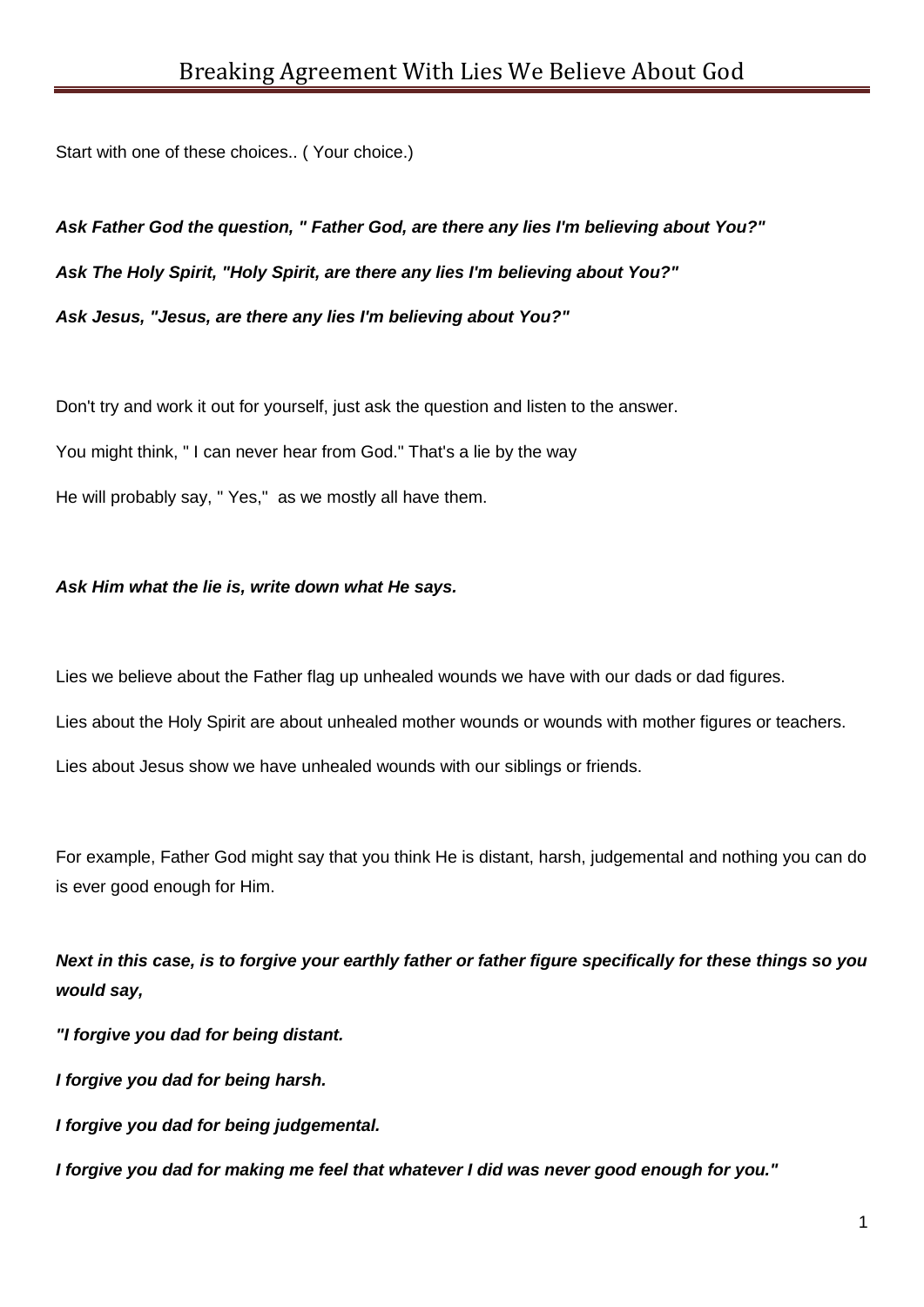It doesn't matter one bit if you're still angry about it and you say it through gritted teeth.

Un-forgiveness is flagged up when you can't say it at all.

*Next step is to renounce the lies, so using this example you would say...*

*"Father God, I renounce the lie that you are distant. Father God, I renounce the lie that you are harsh. Father God, I renounce the lie that you are judgemental. Father God, I renounce the lie that nothing I do is ever good enough for you."*

## *Then say, "Father God, what is the truth?"*

And listen to the answer, ( don't try to work the answer out. ) The healing comes with the Word from the Godhead when He speaks it over you and of course He always knows exactly what to say to heal you.

If the thought is liberating to you then you heard correctly.

Write the answer down and re read it once daily for 30 days. Lots of people don't do this step but it can be important to re set the old mind set and apparently it takes 30 days to change a habitual thought.

So, in case this isn't clear, any lies we believe about the Holy Spirit mean we need to forgive our mums or teachers and renounce the lies that The Holy Spirit is like these lies. Then ask the Holy Spirit what the truth is and write it down.

Any lies we believe about Jesus mean we need to forgive our siblings or friends and renounce the lies that Jesus is anything like these lies. Then ask Jesus what the truth is and write it down.

Tear up the lies.